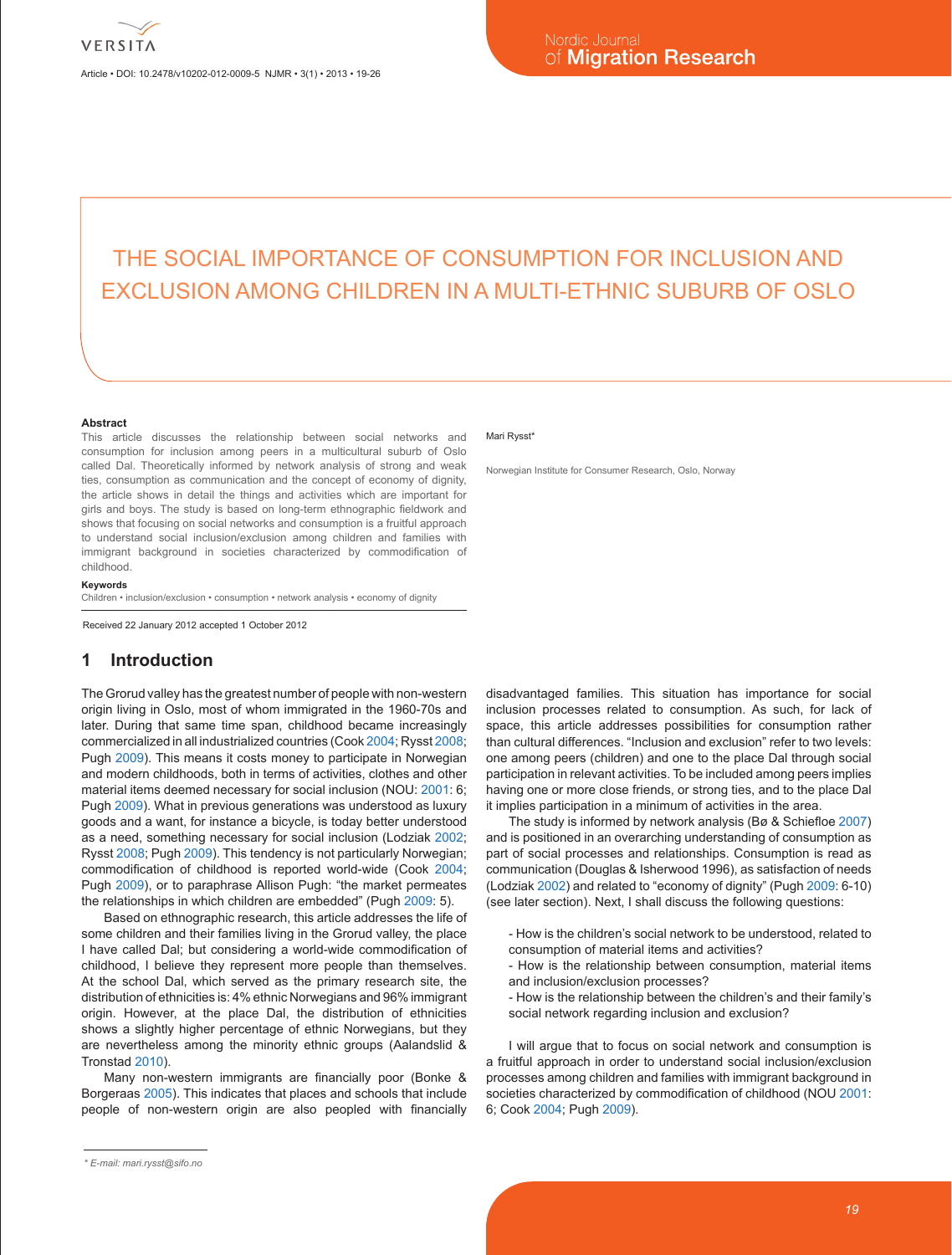# **2 The field site and methodology**

## *2.1 The field site*

In the Grorud valley there exist many schools. I got access at Dal school, with forms five to ten. As a whole, the school has 460 pupils distributed among 15-18 nationalities, where ethnic Norwegians are among the minority groups. The houses in the area consist of villas, terrace houses and apartment blocks, and most children at Dal school live in apartment blocks. Oslo's famous recreation area, "Oslomarka" is close by. "Oslomarka" surrounds Oslo in west, east and north, and have paths and small roads in the woods for walking, jogging and bicycling. As such, Dal resembles other places at the margins of Oslo city, except that Dal is peopled by a majority of families of foreign origin and thus of many financially disadvantaged families.

## *2.2 Methodology*

In order to grasp the social networks among the children, and with that inclusion and exclusion, the main methodological approach has been long-term participant observation in the fifth, later sixth form, and some time also spent in the seventh form. The sixth form consists of two parallel classes (6A and 6B) with 21 students in each. As a whole, 17 countries of origin are represented, which have been reduced to the following eight broad categories in order to anonymize: the Middle-East, Asia, East-Asia, West-Africa, East-Africa, North-Africa, East-Europe, Norway ("ethnic Norwegian"). About 90% of the children are Muslims, others are Christian, Buddhist or Hindus. I spent most of my time in 6A, because the only ethnic Norwegian student belonged there, and also one with mixed ethnic Norwegian and west-African background. 6B didn't have any ethnic Norwegians. The fieldwork lasted from 2010 to 2011.

I have also conducted 17 conversational interviews with children, mostly in groups of two. The total interview sample consists of 26 children, 2 teachers and 6 parents. The participant observation has included participation in everyday school activities, by sitting at the back of classrooms observing and writing notes. What I did particularly observe was who approached or addressed whom during lessons and breaks, in addition to eavesdropping on conversations everywhere.

When it was time for break I walked with the children to the schoolyard, rather than with teachers to their room. This was to position myself as a non-teacher. By underlining this position, the children gradually relaxed about doing "forbidden" things when I was around. These forbidden activities often involved someone bringing sweets to school as gifts.

In addition to participant observation in school, I attended some out of school events, such as a football match, a festival, 17<sup>th</sup> of May celebrations (Independence day) and just hanging around the mall. Because I also wanted to get in contact with some parents, I felt this was one way of trying to build trust. At the beginning of the fieldwork, I attended one meeting at the school for parents and introduced myself and the project. I underlined that all names are changed and thus anonymized. All of them received a letter of information and a request for interview. Only a few returned a positive answer, due to language problems and lack of time on their part. I had six interviews with parents.

# **3 Theoretical approaches**

## *3.1 Social network analysis*

According to the Norwegian sociologist Bø and Schiefloe (2007), the first researcher to apply the term social network as it is generally understood today, was the anthropologist John Barnes (1954). He studied a Norwegian fishing community and got the inspiration by watching fishing nets hung up to dry. He was part of the Manchester school in British anthropology. Researchers connected to this school of thought developed the network approach through urban studies in Africa, where much of today's conceptualizations were initiated. One central contribution in this regard was a distinction between the *form* of the network and its *content.* The form of a network describes participation and connections between its parts (for instance children) and can be visualised in a figure. The content of a network refers to how the relations work, their qualities and their meanings (Mitchell 1969; Bø & Schiefloe 2007: 37).

This article applies the above understandings of network form and content, and is positioned in the anthropological network approach which emphasizes participant observation and immersed studying of delineated milieus (Bø & Schiefloe 2007: 37), in this case a school and a classroom. More precisely, I understand a social network to consist of a set of relatively lasting, informal relations between people, which comes into being when relations in one way or other connect people. The relations, or ties, have different meanings and strengths (Bø & Schiefloe 2007: 42), such as weak and strong ties, as people usually have both (close) friends (strong ties) and acquaintances (weak ties). The strength of a tie illustrates the quality of the relationship, as in this definition by Mark Granovetter (1973):

The strength of a tie is a (probably linear) combination of the amount of time, the emotional intensity, the intimacy (mutual confiding), and the reciprocal services which characterize the tie. Each of these is somewhat independent of the other, though the set is obviously highly intracorrelated (Granovetter 1973: 1361, also referred in Bø & Schiefloe 2007: 43).

In general, the stronger the ties between people, the more are the resources available for the parties (Bø & Schiefloe 2007). The reason why social network analysis is interesting for my study, is its potential for systematic understanding of the meaning of relationships, relation building and informal social interaction (Bø & Schiefloe 2007: 26). A network approach makes it possible to understand how weak and strong ties among the children are related to consumption of which things and activities. More precisely, a map of children's social network is simultaneously a map of children's popularity and friendship, which guides us in giving answers to the first two questions posed in the introduction.

However, a network approach is methodologically challenging. The expansion and quality of social networks are hard to delineate in an exact manner. Each child's social network goes beyond the school class and other school contexts, and overlaps parents' networks. As such, a ten year-old child born and raised in Norway, but of immigrant origin, may have strong and weak (transnational) ties all over the world. It is relatively easy to observe best friends or strong ties, but weak ties differ in intensity, making some *almost* strong. In other words, some weak ties are weaker (or stronger) than others. For instance, in general at Dal, girls and boys have weak ties to children of the other sex, and some boys and girls also have weak ties to same sex children. A fruitful way to approach the strength of ties is thus to view them along a continuum, from strong to weak, also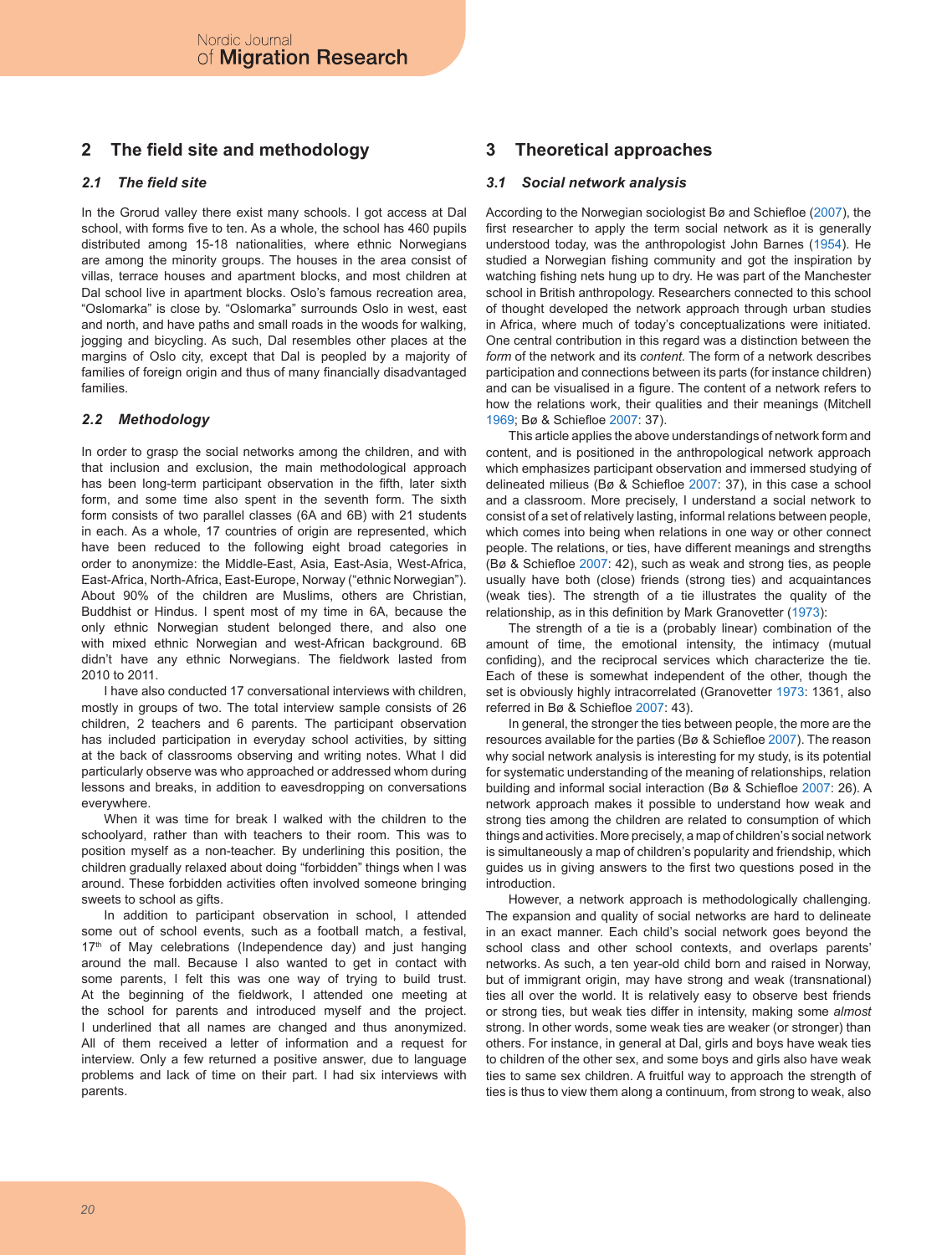suggested by Bø & Schiefloe (2007: 43). The concepts of "strong" and "weak" ties must be read with this in mind, and mapping of strength is important in order to analyse in what ways possibilities to consume influence the building and maintenance of close or not close friendships.

#### *3.2 Consumption as communication*

As mentioned previously, my discussion is also inspired by an overarching understanding of consumption as part of social processes and social relations (Douglas & Isherwood 1996; Miller 1998; Pugh 2009). Mary Douglas and Baron Isherwood write that "Goods are neutral, their uses are social, they can be used as fences or bridges" (Douglas & Isherwood 1996: xv). All things carry meaning, but not isolated from the social context. The meaning of each item is in relation to the whole. The things can be markers in social classification, for instance in demarcating social categories among Norwegian children and elsewhere, such as nerds, cool, girlie-girls (Rysst 2008; Renold 2005). The meaning lies in the relationship between the things, similar to how music flows from the relationship between notes, and not from one note only (Douglas & Isherwood 1996). The things that are part of children's social classification and friendship networks are best understood in relation to each other, where they function as fences or bridges for friendship and belonging.

#### *3.3 Consumption as satisfaction of basic needs and other needs*

However, consumption is not only about communication, it also satisfies basic needs and other needs, or wants. Conrad Lodziak argues for an awareness of the material use value of consumption and for distinction between basic needs and other needs rather than basic needs and wants (Lodziak 2002: 1). His argumentation follows the relative understanding of poverty, in which social participation is regarded as a need rather than want (Townsend 1979). As such, Baron and Isherwood's conceptualization is insufficient for my purposes. In this article I regard all items and activities needed for social participation and inclusion as a need, while "basic" needs refer to obvious needs such as food, housing and clothes to keep warm.

### *3.4 Economy of dignity*

The above understandings resonate with Allison Pugh's analysis of children's longing and belonging related to consumer culture in the US (Pugh 2009). She argues that children everywhere "claim, contest, and exchange among themselves the terms of their social belonging, or just what it would take to be able to participate among their peers" (Pugh 2009: 6). She termed this system of social meanings for the "economy of dignity". She argues that children "collect or confer dignity among themselves, according to their (shifting) consensus about what objects or experiences are supposed to count for it" (ibid.: 7). In Pugh's use, dignity refers to "worthy of belonging" (Pugh 2009: 7). Her use of "dignity" refers more to the esteem of others than to envy, to be able to join the circle rather than be excluded from it (ibid.:7). Pugh suggests in an interesting manner what children are up to in their relationships, which, I believe, is relevant for the children in my study too. She writes:

Children together shape their own economies of dignity, which in turn transform particular goods and experiences into tokens of value suddenly fraught with meaning. And when children–even affluent ones–find themselves without what they need to join the conversation, they perform what I have termed "facework" to make up for the omission (Pugh 2009: 8).

"Facework" denotes impression management that involves "the presentation of an honourable self in order to gather dignity in public" (Pugh 2009: 52). Pugh mentions four kinds of facework: bridging labour, claiming, concealing and patrolling (Pugh 2009: 67).<sup>1</sup> I want to add a fifth: giftgiving. The term facework is borrowed from Erving Goffman (1959/1992) who used it on apologies and other efforts people employed to patch over interactional blunders. Pugh shifts the focus to the selves doing the feeling (Pugh 2009: 232, note 9). In this article I follow Pugh to denote what children do when they understand they risk exclusion or already feel excluded because they lack "something".

If Pugh is correct, children come home "with the desires turned into needs by the alchemy of dignity" which most parents respond to in order to satisfy their children's social belonging (2009 2009: 8; see also Ridge 2002; Rysst 2006). Her thinking resonates with Lodziak's thinking on consumption as satisfaction of needs and with Miller's argument that commodities reflect "the material culture of love" and as such are used "to constitute the complexity of contemporary social relations" (Miller 1998: 8). Miller argues that shopping is primarily an act of love in that shopping often is for others and thus strengthens a relationship (Miller 1998: 15-73). In the next sections the above discussion will be applied in the analysis of friendship networks and inclusion and exclusion of the Dal children.

## **4 Children's friendship networks**

The *form* of children's social network is constructed based on a sociogram the teacher drew combined with my own observations. The teacher asked the children to write down (in secret) three children they would prefer to work with in their class, which led them to write down their three best friends or those they wanted as best friends, according to the teacher. Based on this information, the teacher drew a network figure based on lines from each child to the names they had written down. This resulted in all children having arrows from ego, but not all had arrows pointed at them. The use of sociograms for mapping marginalization and hierarchies in schools is quite widespread (Bø & Schiefloe 2007: 36), and the teachers at Dal had done so regularly before I started my fieldwork. In combination with my observations the sociogram made much sense and served as a guide for my construction of the children's friendship network of strong and weak ties. I conceptualized the friendship to be reciprocal, and the relations strong, if two persons pointed at each other. <sup>1</sup> The following figure shows the friendship network by way of strong and weak ties, where the latter are stippled lines and the former whole lines:

As the figure shows, most of the arrows point at Sahra having North-African origin (7) and Pernille of ethnic Norwegian background (7). Among the boys, most arrows point at Omar with Asian origin (9), David of mixed ethnic Norwegian and West-African background (7) and Robert with East-African origin close behind (6). These children are thus understood to be the most popular children in 6A. Two of the girls and five of the boys have no reciprocal relations, which make up a total of seven children having only weak ties and are thus understood to risk social exclusion among peers.

The diagram shows that strong and weak ties are systematically distributed according to gender. However, the ties are not systematically distributed according to ethnic background: the three most wanted boys and the two girls represent different countries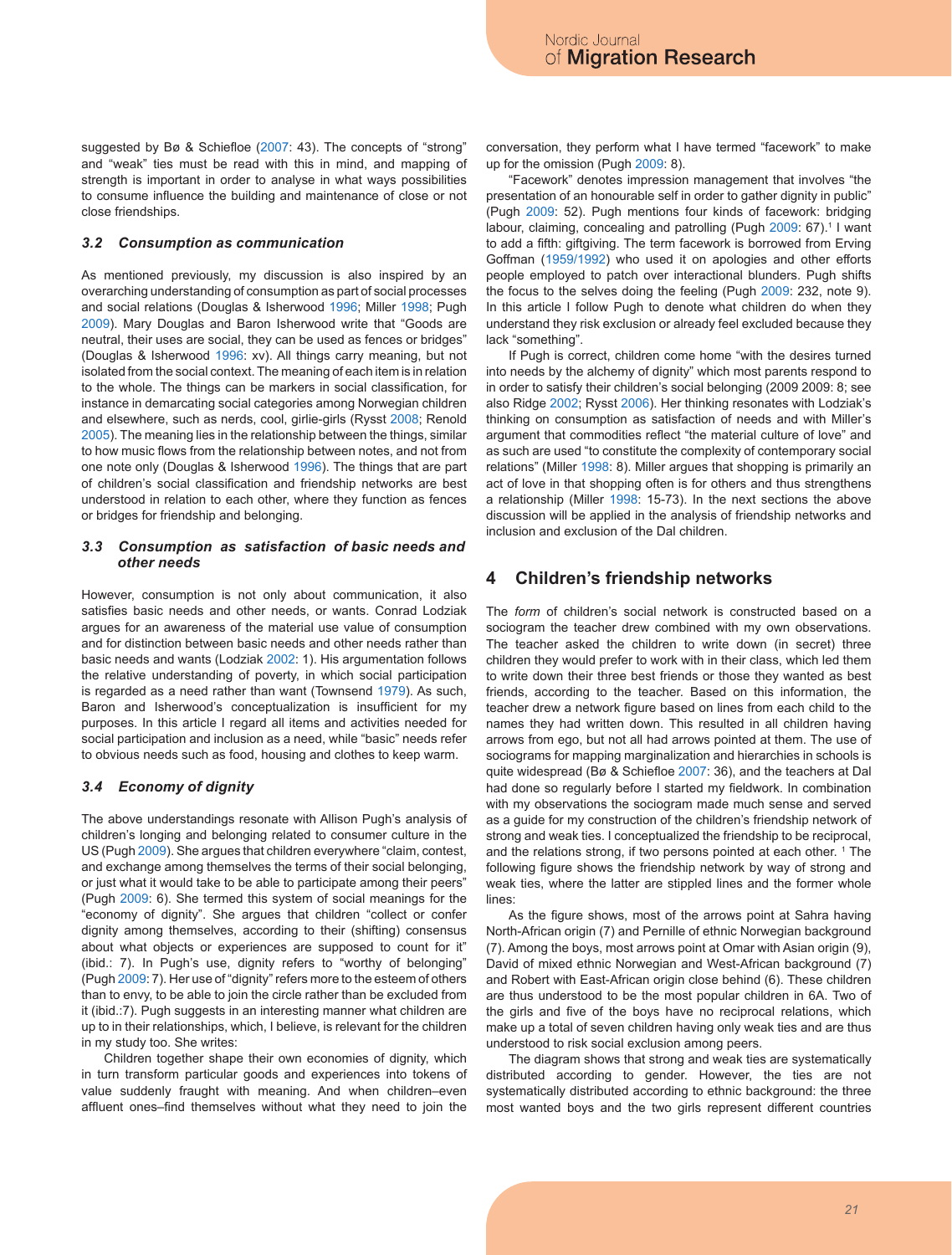of origin. However, other research on friendship in multicultural contexts show that children establish inter-ethnic friendships more systematically when they enter puberty and beyond (Tatum 2003; Lewis 2011). The children in this study are younger, which may explain the lack of systematic ethnic strong ties.

Both as individuals and dyads the relationships between Sahra and Pernille on the one side and Omar, David and Robert on the other, are important and interesting because, as popular children and with that dignity and power, they dominate the class context in many ways (see also Hey 1997; Renold 2005; Thorne 1993; Rysst 2008). They are the centre of attention and have the power to define what the relevant tokens of value are, that is, the content of these children's economy of dignity, and thus which persons are in and who is out. These strong ties were very stable during the time I spent with the children (they endured in 2012 too), which makes them even more relevant to analyse for the intentions of this article. I will do that for the boys and girls separately, and through that, give an answer to the first question in the introduction: "How is the children's social network to be understood related to consumption of material items and activities?"

### *4.1 The economy of dignity in the girls' network*

At Dal it is evident that Sahra is popular among the girls, something I observed before the sociogram was drawn. She is, more than Pernille, addressed physically and audibly. When free to choose seats, Sahra is the favourite. Many of the girls also mentioned her, before Pernille, as a wanted friend in the informal interviews. I suggest there are many reasons for her having that position. The most obvious is that she represents the necessary tokens of value materially and socially: She is good-looking, she wears cool enough clothes, she is clever in schoolwork, sports and participates at the Club (to be presented soon). She is also a representative of the majority children at Dal by having foreign background and has a sympathetic personality. From observations and the sociogram her best friend Pernille is also popular and represents similar tokens of value. In addition I don't think it is a coincidence that Sahra, as the most popular, is fair skinned, as Pernille. The teachers at the school say that fair skin colour has higher social prestige than brown and black. Unfortunately I don't have the possibility to explore the meaning of skin colour in this article.

The relationship between Sahra and Pernille illustrates all signs of strength by reciprocity, emotional intensity, intimacy and time spending (Granovetter 1973: 1361). For instance, it seems unthinkable that they shouldn't wait for each other or walk away at breaks with someone else. This would signal that something was "wrong". They always choose to work together in class if that is an option, and sit beside each other if they are permitted. The relationship seems enmeshed in reciprocity and trust. In addition to sharing the same interests, they exchange food, sweets, smiles and gazes.

Sahra and Pernille also share the same style of dressing, which is the style most of the other girls aspire as well. As such, how Sahra and Pernille dress is understood to highlight important tokens of value in the girls' economy of dignity. The way they dress and fix their hair signals that they are interested in looking good, an observation confirmed by their mothers in an interview. Sahra's mother couldn't understand where Sahra got this interest from, and suggested it "must have something to do with the school". The style they sport is a cool, teenage inspired style with tight jeans, long sweaters and sweaters with hoods. They all have shoulder length or longer hair. The different apparels and hairstyles together make up their aspired style. The clothes and hair styles thus work as bridges for inclusion, and as such these including items can be understood as needs, they are needed for social participation and for feeling of belonging (Douglas & Isherwood; Lodziak 2002; Pugh 2009). Correct clothes and hair styles thus have social importance as bridges in relationships, while wrong clothes and hairstyles work as fences. Hijabs in combination with traditional clothing from foreign homelands work as fences for inclusion in an ethnic Norwegian context, but apparently not hijabs in combination with otherwise cool clothes, illustrated by Rania. She is the only girl in the sixth form at Dal who wears a hijab, but the headscarf does not work as a fence because she also wears jeans and sweaters like the others.

Just which clothes and hairstyles that are defined as necessary for inclusion by children is an empirical question as the necessary things vary between schools, places, regions and countries but probably have in common popular culture, teenage inspired fashion and appearance (Pugh 2009; Rysst 2008). However, as popular girls, the style of Sahra and Pernille was copied by the other girls and may thus be read as parts of the Dal girls' economy of dignity. At another school in the Grorud valley where the distribution of ethnicities was 60% ethnic Norwegians and 40% children of immigrant background and in general included more middle-class people, the tokens of value were more exclusive and the material items of more expensive brands than at Dal (Rysst 2008). The popular girls there were all white, ethnic Norwegian of the middle class, and they had defined what was to be included in their economy of dignity. This resulted in girls with immigrant background from disadvantaged families having a hard time and engaging in "claiming" facework in order to be included (Pugh 2009: 67-68; Rysst 2008). However, the importance of expensive brands is not absent at Dal, as the following conversation with Sahra's mother reveals:

"Mother: When the children were very young, I could buy clothes on sale at *Hennes & Mauritz,* but now when they are older they don't want the same clothes as before. So it is expensive for us as a family. I have to buy clothes that fit their age, and sometimes I don't buy clothes for myself, I totally forget myself. I can only possess one pair of shoes, one dress, one coat…and sometimes I teach them that I cannot afford it all, and they understand that well. They accept that sometimes we cannot buy everything they want. When my oldest daughter for instance want a pair of shoes that cost kr. 1500, then I explain that if she is to buy such a pair of shoes only to herself, what about her siblings? So she understands that well. Sometimes it works, when we plan our spending

#### Mari: Do you find that Sahra cares about clothes?

Mother: Yes, that's right. We know many children are bullied because of clothes, and that is rather sad. For instance, some may say "You don't have clothes with a brand", or "you don't wear Levi's, or Adidas or Nike". And you know, when children are young, they don't understand, and they are influenced by that. My youngest daughter comes home and says "She (mentions a name) has clothes with a brand, Nike shoes…" We try and plan so that she doesn't experience that. And as I said, me and their father, sometimes we don't buy anything for ourselves at all. We forget.

Mari: So you put the children first…..?

Mother: Yes. For instance, they can tell us at home that we have to buy a Playstation, and I cannot say "no". I cannot say "no", because if I do, the young son (6 years old) may go to a friend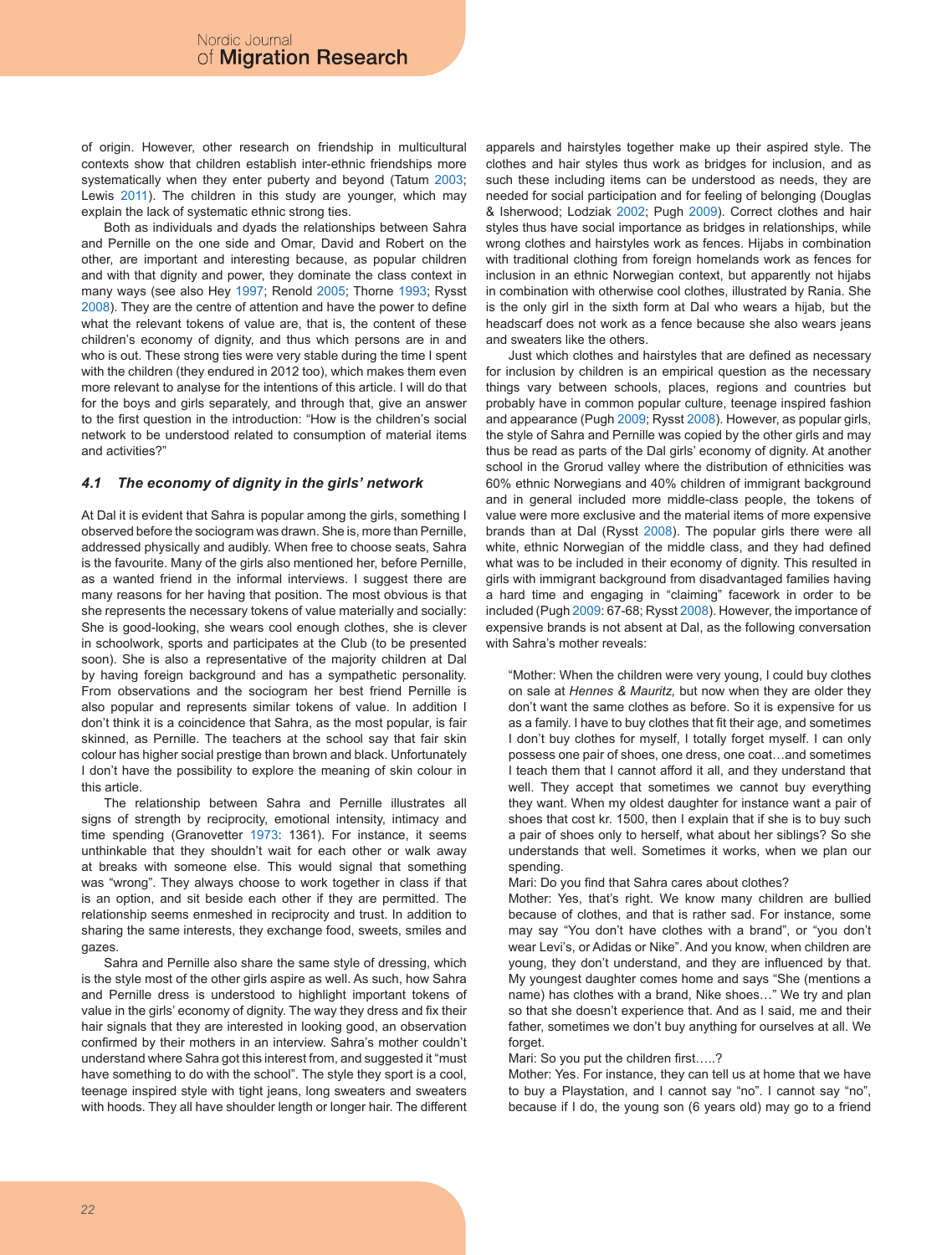and say "Oh, you have a Playstation and we have not!" I don't want that to happen, I can abstain from eating so we can buy that Playstation. Children are expensive.

Sahra's mother expresses very well how consumption and particular things are important in the Dal children's economy of dignity, which in a sense becomes her economy of dignity as well. Her story shows how low-income families have to prioritize how they spend their money, and resonates perfectly with what low-income parents in Pugh's study expressed. They all illustrate how "children come first" and by that they are not alone. Research from other Nordic countries and the UK reveals the same (Rysst 2006; Ridge 2002). In other words, it seems as if the majority of parents of all social classes and ethnic groups living in western countries, do their best to help their children comply to their peer culture's economy of dignity.

Not only material items and hairstyles are included in economies of dignity. The possibility to participate in leisure activities out of school is also important. For instance, Sahra and Pernille go to the so-called "Club" after school. The Club is located in the school basement, free of charge, and offer different activities such as dance, drama, song and the like. Many children go to the Club. This is an institution that aims to increase integration and belonging among the children at Dal by offering activities free of charge so that all children have the financial possibility to attend. Besides activities at the Club, the girls in the sixth form did not have other necessary activities in their economy of dignity.

#### *4.2 The economy of dignity in the boys' network*

As we saw in the diagram, Omar appears to be the most popular boy. He and particularly David represent a strong dyad and with that strong ties. However, I don't understand this dyad to be as strong as the one between Sahra and Pernille. For instance, the diagram shows that Robert has as many wanting him as friend as David. The reason why the dyad (triad) is not as exclusive as the one among the girls, is probably because the most popular activity among the boys is football. They play in every break at school all year, even when the football pitch is full of snow. Most of the boys also attend the local football team twice a week. And the boys talk about football most of the time, also in (slack) periods in the classroom. This implies that football in all its aspects is a vital ingredient in the boys' economy of dignity, as I will show.

I suggest Omar got this position for at least three reasons, all related to the boys' economy of dignity: he is judged to be the most talented football player in class, he has been chosen as the captain of the team by their coach, and he has much knowledge about football. In addition, he wears cool enough clothes, which are sporty and hip-hop like. In other words, football magazines, football shirts and all things related to football are thus excellent examples of things that function as bridges in relationships and thus in these boys' economy of dignity. In addition, Omar also has a quiet and sympathetic personality. He is of Asian background, and as such shares background with the biggest ethnic group of children at Dal school. Regarding appearance he is slim, not very brown skinned, and of average height.

It is also evident that David has a high position because the boys also gather at his desk and call out his name repetitiously. The girls classify him as handsome, he has golden skin and curly hair which he tries to fix into fashionable styles. It is also a possibility that David scores high because he is part of ethnic Norwegian networks, just like Pernille, his mother being ethnic Norwegian. As such, Pernille and David embody attractive Norwegian competences, for instance fluent Norwegian.

To sum up, football is the most popular activity among the boys and social hierarchy is related to football competence, both as players and general knowledge. Most of the boys seek inclusion in the football group, and try in different ways to establish strong ties to Omar, David and to some extent Robert. In other words, the game of football in all its aspects, material as well as proficiency, is a vital ingredient in the boys' economy of dignity.

Finally, I want to point to some common attractive dimensions for popularity among girls and boys, namely what they define as good looks. Particularly Sahra and David were classified as good-looking, being of average height and weight, not being too small, too tall, too fat and too dark skinned. In addition, common attractive material items for girls and boys were bicycles, general sports gear and cell phones.

## **5 Social inclusion and exclusion among the children**

This section discusses the second question posed in the introduction, namely: "How is the relationship between consumption, material items and inclusion/exclusion processes?" Regardless of the existent strength of ties, it appears as if both girls and boys pursue reciprocal and trustworthy relationships. The social importance of consumption is highlighted in these relation-building processes. The most obvious illustration occurs when children bring potential gifts to school in an attempt to create stronger ties. The most common gifts are sweets, discretely hidden in pockets and distributed behind the backs of teachers. Particularly for children having only weak ties, this is bridging labour facework (Pugh 2009: 67). In the following I shall therefore present three examples of how three children having weak ties only (Rosie, Adine and Ali) attempt to establish inclusion by gift giving, claiming and bridging labour facework.

The social position of Rosie supports the teacher's assumption that children name friends or wanted friends in the sociogram, not proficient students. Rosie is the best student but is not named by anyone. One reason for this may be that she is not socially active out of school, she seldom attends the Club because she goes home to do homework and plays the violin. As such, she does not comply with the defined necessary activity in the girls' economy of dignity: participation in activities at the Club. She attends music lessons at a well-known institute at a more affluent part of Oslo and always reads books in class and outside. Rosie's family has middle-class background, while most others in the area are from the working class (at least according to their jobs in Norway). All these dimensions may have led the children to classify her as significantly "different" from the others, and thus more easily excluded, in spite of her sporting the same clothing style as the other girls (but having above average height). As it is, I read Rosie to want belonging and to engage in facework of what I termed the gift giving kind, a postulation the following episode illustrates.

One summer day Rosie comes to school carrying two plastic bags filled with different things, such as jewelry and small souvenirs. She says these are things not used by family members anymore, and she therefore wants to give them away as gifts for any girl in the class who responds to her offer. In the breaks she therefore sits down on the ground and spreads the things around her, similar to street sellers. The girls flock around her, and Rosie says they can express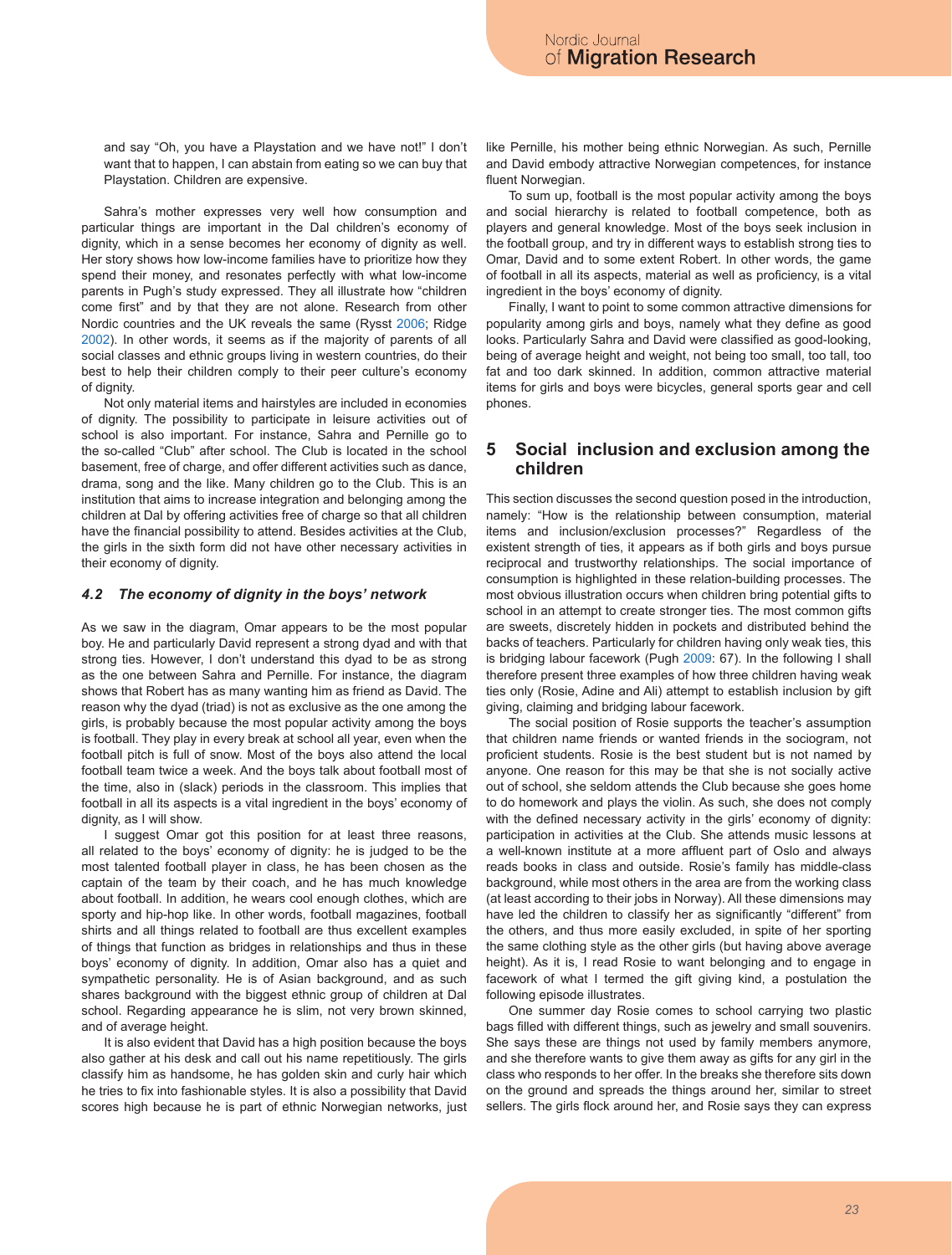preferences. She also offers some of the things to particular girls, especially Sahra. Through her gift giving, Rosie probably expects some kind of return (Mauss 1966). Maybe she hopes the girls, particularly Sahra and Pernille, openly show that they want to include her in their activities. My observations the following weeks confirm Rosie being included, until something happened and she was on her own again. The gift giving may thus be read to be successful in the short run only. This shows the complexity of inclusion/ exclusion processes related to the concept of economy of dignity as personality traits also have importance. The case of Adine illustrates this point.

Adine has, since she came to the school last year, had a provocative behavior and often utters something she knows that makes the recipient angry or hurt, such as "black" or "nigger". The school doesn't tolerate racist expressions, which she knows well, but don't respect. She lets her cell-phone ring in class, which is not allowed. In short, Adine makes a lot of "noise" which make her classmates exclude her. To compensate she has ties to girls in other classes. However, Adine is a good example of how an outsider tries to use consumption of things as bridges for inclusion. She knows the codes in their economy of dignity. One day she brings her new bicycle to school and shows this off by riding about even though that is prohibited. In addition to having a cell phone, which not all children at Dal have, she also wears fashionable or "cool" clothes, such as the so-called "one-piece" suit. This is a wide, whole body suit in loose material, a combined sweater with hood and training trousers. The one-piece can be bought in many colours in different prices, and hers were not among the cheapest. She also boasted of having seven such suits, which illustrate claiming facework (Pugh 2009: 67-68). Even though the cool clothes at Dal didn't have to be of expensive brands, having clothes of expensive brands *did* trigger admiration, as Sahra's mother expressed above.

It is obvious that Adine possessed many cool and potentially bridging things in the children's economy of dignity, and she also participated in activities at the Club. As such, she satisfied much in their economy of dignity. However, the things and activities did not work as bridges in her case (Douglas & Isherwood 1996: xv). Her general behavior, and maybe appearance as above average height and weight, makes the establishment of strong ties difficult. Adine's case illustrates the complexity of popularity and inclusion, and that this is not achieved through "correct" things only, they have to be combined with other necessary competences. As such, her case resembles that of Rosie, who also dressed in cool enough clothes and was above average height. Children and youth's attempting to achieve inclusion and popularity through cool things are also reported elsewhere, both nationally and internationally, and can be read to be an attempted inclusion strategy in modern consumer societies (Hey 1997; Thorne 1993; Cook 2004; Rysst 2008, Pugh 2009).

The area of Dal is densely populated. Small roads closed for cars regulate the housing areas. As a consequence, bicycles are widely used by the children as transport to connect to each other. As such, bicycles have both a practical and symbolic function, in that they are used for necessary transport and come in different styles, shapes and prices. And most importantly, bicycles are needs and bridges for inclusion, as the case of Ali illustrates.

Ali is of Asian origin, he is small for his age which is commented upon to his dismay. Similar to Rosie and Adine, his body shape diverges from the average. As a result, his facework includes being cheeky, and also general bridging labour facework (Pugh 2009: 67). As already mentioned, it seems necessary in the boys' economy of dignity to have a minimum competence in football, both as player and "theoretically". Ali didn't play on the football team in the 5<sup>th</sup> form. The reason he gave was that he didn't manage to get to the football pitch. It was too far away for walking, his parents didn't have a car and he didn't have a bicycle. He said that when the next school year started he was going to get a bicycle, and then he would join the football team. I asked him if he wanted a special bicycle, and the following conversation ensued:

Ali: Not special, but one that is very nice, that cannot be broken. But it doesn't matter to me really, as long as it is a bicycle. But if it is a girl's bike, then I will not have it! (he laughs a bit).

Mari: So it has to be a boys' bicycle, and then it doesn't matter how it looks?

Ali: No, not really, but it cannot have squares, then I will not have it.

The social importance of consumption and things is here highlighted in that he didn't accept *any* bicycle, it had to be of a certain kind after all. I guess he feared humiliation and the feeling of more exclusion if it was a girl's bicycle or had the wrong pattern. The correct type of bicycle was in the end more important than participation on the football team and with that potential strong ties to some of the boys. The end of this story is that Ali received an acceptable bicycle when the new school year started, and he started playing football. The result of that participation I don't know.

In sum, "correct" consumption according to the existent economy of dignity contributes well for inclusion, but usually not alone. Personality traits including appearance also play an important part.

## **6 Inclusion and exclusion among children and their families at Dal**

This last section discusses the third question in the introduction, namely: "How is the relationship between the children's and their family's social network regarding inclusion and exclusion?" As already mentioned, Pernille is the only ethnic Norwegian student in the sixth form, while David is of mixed origin. Pernille's family, that is mother, father and sister, has lived at Dal for more than ten years. Her father's family also lives there, and so her mother's parents. This means that they have their most important family network in the region, and are in daily contact with each other. Another strong attachment to the area is the fact that both parents work there. They are known and visible in the school contexts and are active in arranging social events in the local Dal community. As such, Pernille's family is well integrated in the area and has a wide social network of strong and weak ties. Their social capital is strong, based on inner unity and relations in the neighbourhood (Gaini 2010). In this light it is reasonable to suggest that it is positive for immigrant families to be part of their network as it may ease integration and contact with other ethnic Norwegian families and the Norwegian society in general. According to Pernille's mother, she and her family don't mind immigrants living in their area. Still, Pernille's parents don't have strong ties to immigrant adults, not even to Sahra's parents, even though the girls walk in and out of each other's homes. This indicates that cross-ethnic strong ties may be difficult to establish, for reasons that I don't have the opportunity to explore here.

Sahra's family has also lived in the area more than ten years, and all the four children are born in Norway. The father has stayed in Norway for more than 20 years, while the mother came after they got married. The family is Muslim, but the daughters dress in western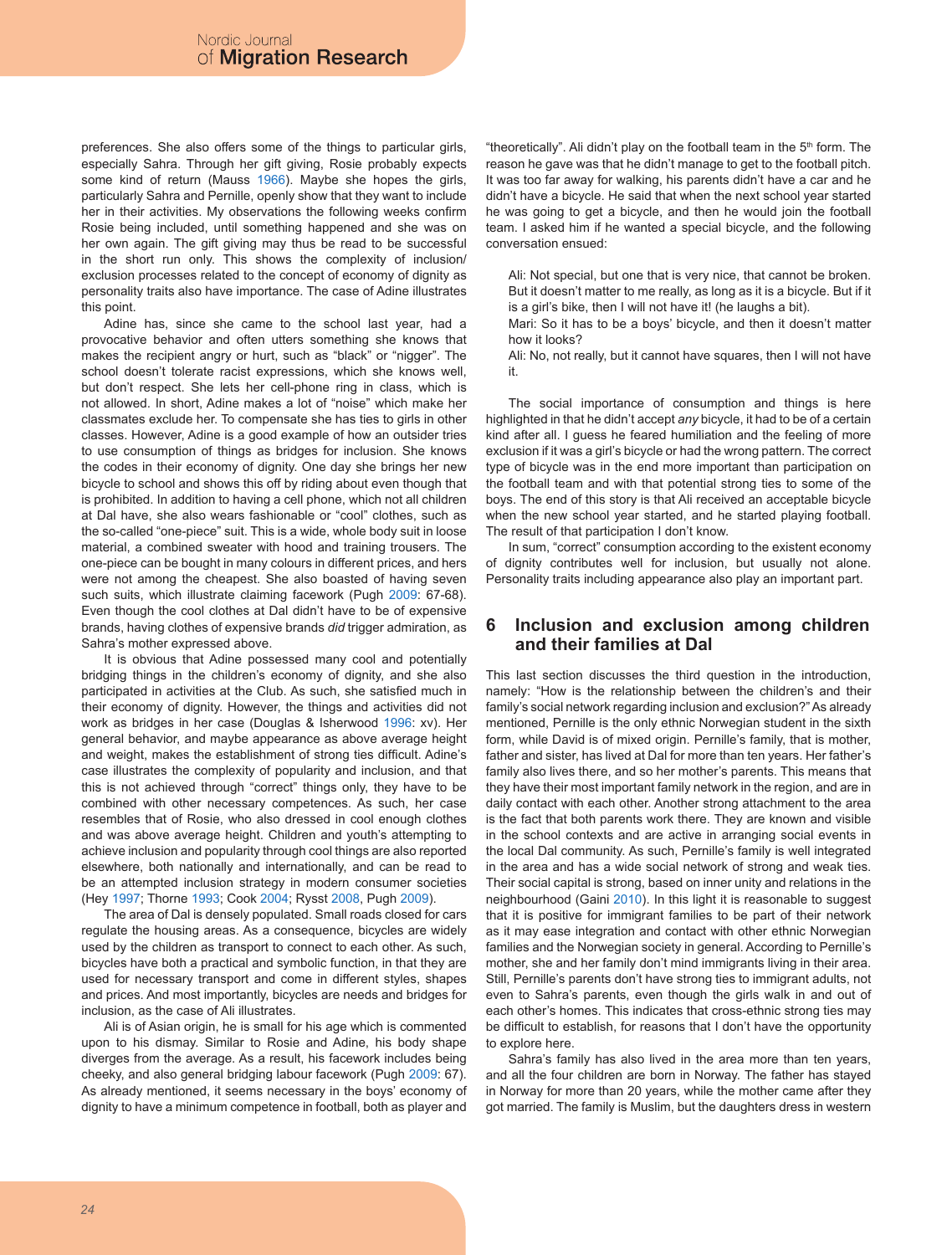clothes and participate in local leisure activities such as football and dance (at the Club). The mother, however, wears a hijab and long dresses, skirts and coats. The relationship between Sahra and Pernille contributes positively to both families' social network, as I will now show

Sahra, and indirectly her family, has ties to Pernille and her family and vice versa. Strong ties to Pernille/Sahra, weaker to the other family members. As has been suggested, Pernille's family has a wide attractive network for immigrant families in particular. By Sahra being the best friend of Pernille, she gets a better opportunity to learn Norwegian traditions and language fluently. It is fruitful for Pernille to be part of Sahra's network in that she better learns how it is to grow up in Norway having immigrant background. As such, Pernille and Sahra are role models for other children by showing that close mixed ethnic friendship is attractive. Their relationship symbolizes an ideal multicultural way of living, in which differences are tuned down and with that also ethnicity (Eriksen 1993).

The implication of Pernille and Sahra's and their families' social networks was illustrated when the Club arranged a Halloween Party for forms five to seven at the school. The Club has three youth workers of which only one has ethnic Norwegian background. One of these is the boyfriend of Pernille's sister. He has East-Asian origin and is often in contact with Pernille. As such, he represents a strong tie in her and her family's network and maybe also in Sahra's, just like Sahra's sisters represent strong ties for Pernille. At the Halloween Party, Sahra's sister helps Sahra and Pernille getting dressed in their Halloween costumes. The sister sits at a table and puts makeup on other children as well. Pernille and Sahra on their part, work "backstage" to prepare the upcoming meal, and are thus part of the organizing team. The Halloween arrangement can thus be read to be part of an overlapping of strong and weak ties of the family networks of Pernille's and Sahra's families. Pernille's sister's boyfriend and Sahra's sister, Pernille's parents and the girls themselves cooperate in the arrangement of the Halloween party. These networks are thus social capital for all these participants (Putnam 2000): Pernille, Sahra, her sister, Pernille's "brother in-law" and parents. Their combined resources contributed in making the Halloween party a success.

As is the case in Pernille and Sahra's families, the parents of David, Robert and Omar don't socialize either, in spite of the boys having strong ties to each other. However, the parents, through their children, have weak ties to each other. These ties are stronger than the ties the parents have to parents of children not having strong ties to their children. Parents expand their networks and increase their social capital by participation at arrangements in the school context, because they get to know other parents and increase their knowledge of Norwegian society and the local community. The school staff has for a long time wanted more immigrant parents at arrangements. The parents' meetings have had increased participation in recent years, today reaching approximately 80%.

The football context and particularly the football team, can, in line with the school class context, be understood as a social network. The football activities depend on parents' participation in that children have to be driven by cars to matches in other parts of Oslo. Parents' engagement in leisure activities has a great potential for building networks in the area because they meet other parents and increase their knowledge about the neighbourhood. To participate in children's

leisure activities is a result of cultural priorities in the family, in line with permitting the son to play football at the local team. This is because participation costs money (Rysst 2008).

# **7 Conclusion**

This article has shown the fruitfulness of network analysis for understanding the relationship between consumption and social inclusion. Material items and activities that cost money are important in children's economy of dignity and inclusion processes, related to the worldwide phenomenon of commodification of childhood. Migrant families may encounter this childhood commodification for the first time as migrants, a situation that challenges family budgets in unexpected ways. Consumption patterns are thus important fields of study for understanding how migrant families adapt, live and aim to live in their new homeland. The concept of economy of dignity has shown to be well suited for these kinds of studies. However, the article also illustrated that possession of "correct" things and activities did not automatically lead to inclusion; personality including appearance also matters. Finally, examples illustrate that families' social networks are closely intertwined with that of their children, and that children can act as "gate-openers" for their migrant parents' social inclusion in the local area. As such, local communities and political authorities may help these processes by offering free leisure activities where parents are needed as helpers in their children's activities.

**Mari Rysst** is a social anthropologist working as a researcher and head of research at Norwegian Institute for Consumer Research, Oslo, Norway. Her main research interests are: children, gender, body ideals, clothes, race, ethnicity, consumption. Two of her latest publications include 'Lyden av hudfarge blant barn i Groruddalen' (The sound of skin colour'), in Alghasi, S; E Eide & T Hylland Eriksen (eds.) *Den globale drabantbyen: Groruddalen og det nye Norge* pp: 74–89; Universitetsforlaget, Oslo, 2012; and 'Girls, bodies and romance in the light of a presumed "disappearance" of childhood', *Girlhood Studies*, Vol. 3, issue 2 (2010), pp. 68-88.

## **Notes**

- "Bridging labour" was the strategy of those who did not have as much as other; "claiming" was suggesting outright that they owned what they did not; "patrolling" is when children evaluate, challenge, or affirm others' dignity claims; "concealing" involved working to conceal differences from their peers that they perceived as negative (Pugh 2009: 67-69). 1.
- In my mapping of strong and weak ties, the following factors have been relevant: 2.

1) Repeated patterns of approaching the same persons both in class and outside.

2) Observations of the same persons together at school and out of school.

3) Children's own utterances of who their best friends are.